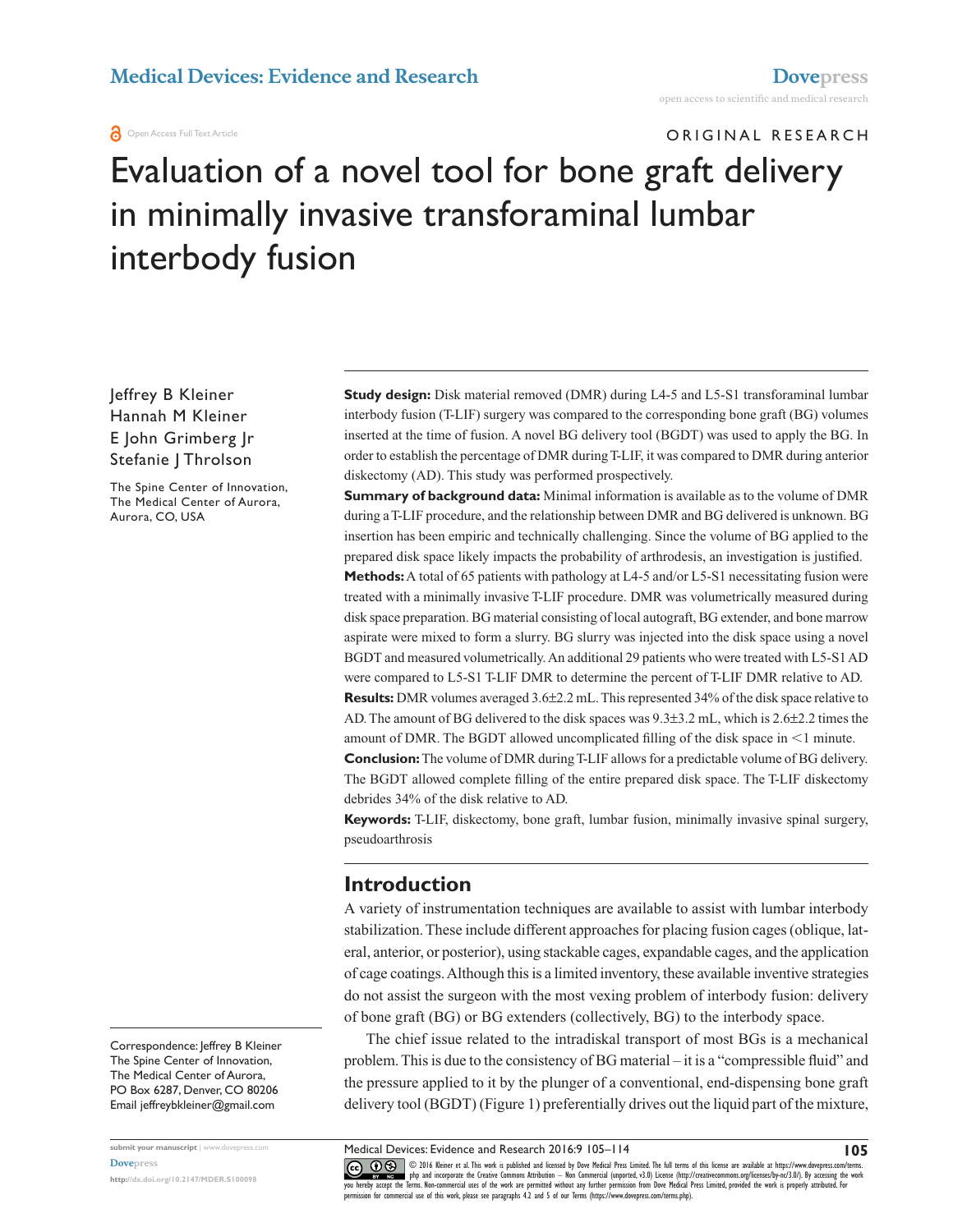

**Figure 1** Standard bone graft delivery funnel.

leaving a condensed plug of the graft material trapped within the cylindrical tool. Removing, clearing, and reinserting the cannula can traumatize the neighboring nerve tissue.

Three other mechanical issues, related to BG delivery with conventional, extended-funnel, round-chambered delivery tools, were identified. The fixed funnel atop the conventional BGDT prevents the surgeon from visualizing the tip of the cannula as it is placed in the disk space annulotomy. This puts the contents of the spinal canal at risk during BGDT insertion.

Next, the tip of the cannula is round and end-dispensing and cannot enter a collapsed disk space without damaging the endplates or skating off to an undesired location. Finally, the conventional, end-dispensing delivery device deposits BG directly in the path of the fusion cage to be applied and does not disperse the graft material into the surrounding, prepared disk space (Figure 2).

Based upon these considerations, a novel BGDT was prototyped with a detachable funnel (Figure 3) and an increased internal cross-sectional area to improve the flow of BG material (Figure 4A and B). The cannula tip was modified to a wedge to allow entrance into a collapsed disk space (Figure 5A–C), and large portals were placed on the sides



Figure 2 Conventional end-dispensing cannula ejects BG directly in the path of a fusion cage and does not distribute BG into the periphery of the prepared disk space. **Abbreviation:** BG, bone graft.

of the cannula to allow the BG to exit into the prepared disk space out of the way of the fusion cage (Figure 6).

Because it was a modification of an existing surgical tool, not produced for resale or implantation, it was designated an exempt status by the hospital institutional review board to be used by a single surgeon (JBK) and exclusively on transforaminal lumbar interbody fusions (T-LIF) and lateral lumbar interbody fusions.

Initial use of the device revealed that it allowed application of BG and complete filling of the prepared disk space in less than a minute. An interesting trend became apparent after several uses: The amount of BG volume delivered (BGD) to the prepared disk space was more than the amount



Figure 3 A removable funnel prevents obscuring the view of the tip of the cannula.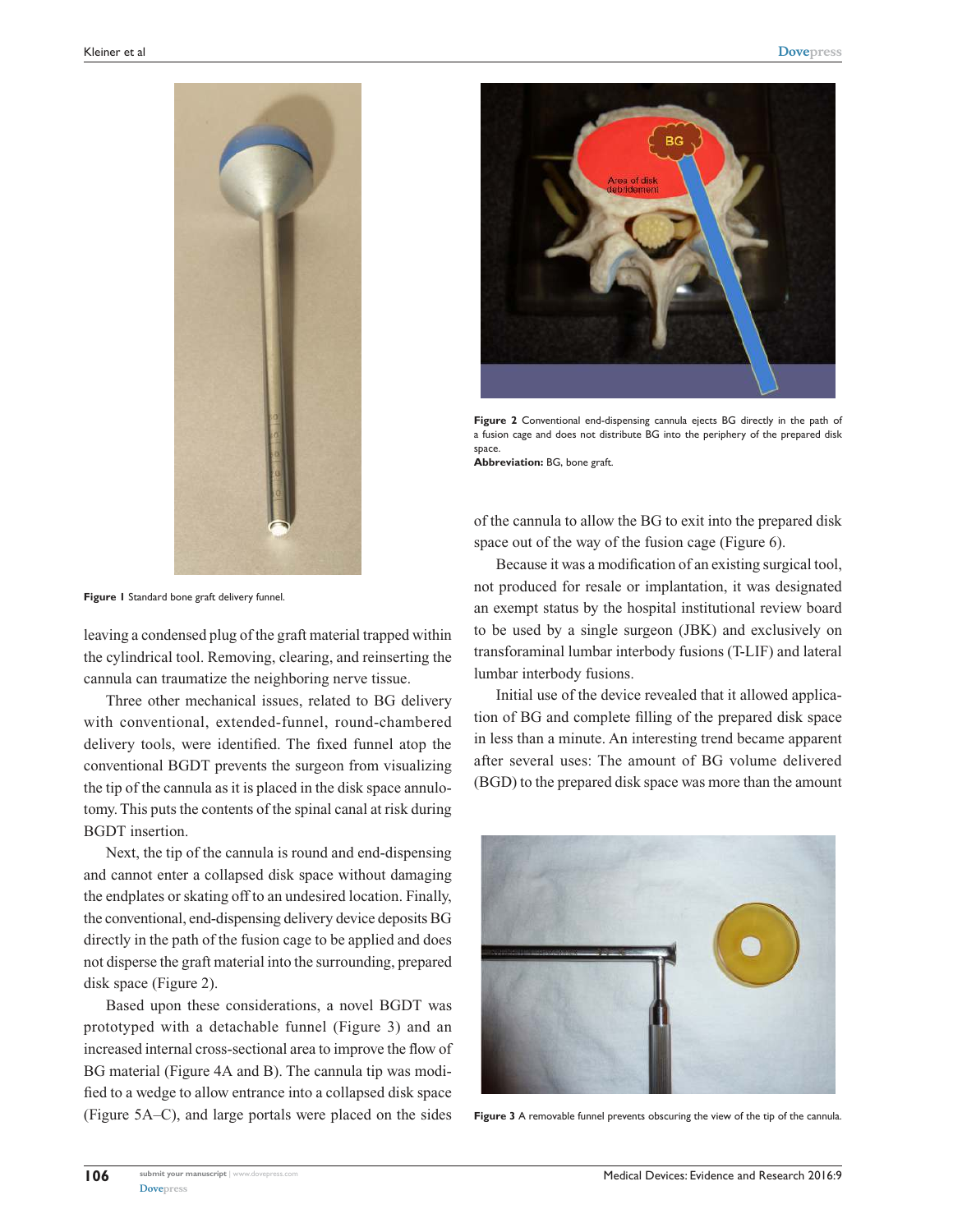

Figure 4 View of the cross section of the bone graft delivery tool relative to the conventional cylindrical tool. Notes: (A and B) The internal cross-sectional area of the round cannula is only 38 mm<sup>2</sup> and is responsible for substantial wall friction relative to the larger, ovoid crosssectional area of the prototype.

of disk material removed (DMR). Unlike the conventional end-dispensing tool, the BGDT did not jam.

The objectives of this study were as follows: 1) to evaluate the amount of DMR during Minimally Invasive Spinal T-LIF surgery, 2) to determine the percentage of DMR removed with this technique relative to a thorough anterior

diskectomy, 3) to establish the relationship between DMR and BG delivery, and 4) to assess the safety and utility of a novel BGDT.

Review of the medical literature revealed that no studies have quantified the volume of DMR during MIS T-LIF disk space preparation. Likewise, there are no comparisons of





**Figure 5** Close up of the bone graft delivery tool tip and its radiographic appearance.

**Notes:** (**A**) A wedged cannula tip allows entrance into the most collapsed disk space. (**B** and **C**) The tapered BG delivery tool takes the path of least resistance and is able to enter even the most collapsed, prepared disk space.

**Abbreviation:** BG, bone graft.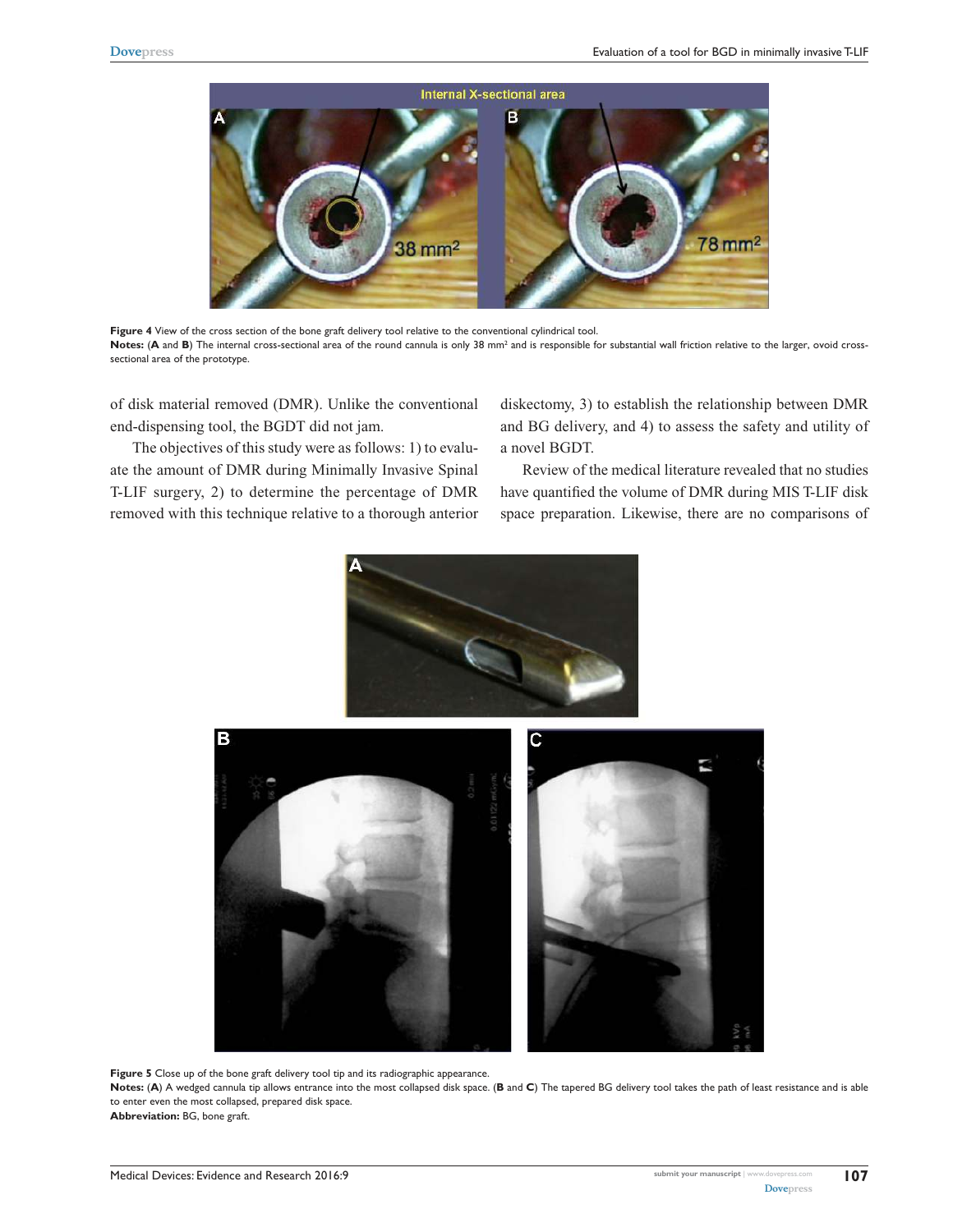

**Figure 6** Axial view of the prepared disk space during and after application of the bone graft delivery tool.

**Notes:** (**A**) Biportal bone graft delivery tool ejecting bone graft into the prepared area of the disk space. (**B**) Removal of the BG delivery tool leads to an unobstructed path for a fusion cage.

**Abbreviation:** BG, bone graft.

the amount of DMR in T-LIF surgery relative to a thorough diskectomy like that performed anteriorly at L5-S1 space. Furthermore, no reports are available as to how much BG or biological material is typically delivered to the T-LIF prepared disk space. Because endplate preparation and BGD volume likely influence successful arthrodesis, an investigation evaluating this relationship is justified.

# **Materials and methods**

During the time period from July 2010 to December 2012, all patients undergoing MIS T-LIF at the L4-5 and/or L5-S1 levels were studied for DMR and BGD at each disk space during the surgical procedure. The Western Institutional Review Board (WIRB) approved the study. Patient confidentiality and human subjects protocol were scrupulously followed and patients provided written informed consent to be included in the study. The diagnosis was spondylosis or spondylolisthesis in all patients. A total of 65 patients with an average age of 56 years were studied (Tables 1 and 2). There were 31 male and 34 female patients.

| <b>BG</b> delivered | <b>Disk removed</b> | Cage volume  | Ratio           | Age                | Sex |
|---------------------|---------------------|--------------|-----------------|--------------------|-----|
| 10.0                | 2.5                 | 0.76         | 4.0             | 46.0               | М   |
| 12.0                | $6.0\,$             | 0.91         | 2.0             | 50.0               | F   |
| 13.0                | 4.5                 | 1.47         | 2.9             | 71.0               | M   |
| 7.8                 | 1.8                 | 0.56         | 4.3             | 64.0               | F   |
| 12.5                | 3.0                 | 0.91         | 4.2             | 59.0               | F   |
| 16.5                | 6.5                 | 1.47         | 2.5             | 52.0               | М   |
| 11.0                | 7.0                 | 1.05         | 1.6             | 47.0               | F   |
| 10.0                | 3.0                 | 0.90         | 3.3             | 42.0               | F   |
| 11.0                | 8.0                 | 1.26         | $\mathsf{I}$ .4 | 59.0               | F   |
| 10.5                | 2.0                 | 0.91         | 5.3             | 65.0               | F   |
| 8.0                 | 4.0                 | 1.47         | 2.0             | 52.0               | M   |
| 13.5                | 3.0                 | 0.91         | 4.5             | 50.0               | F   |
| 14.5                | 0.1                 | 0.69         | 14.5            | 43.0               | М   |
| 15.5                | 4.0                 | 0.91         | 3.9             | 42.0               | M   |
| 6.0                 | 1.5                 | 1.26         | 4.0             | 68.0               | М   |
| 13.0                | 4.5                 | 1.47         | 2.9             | 54.0               | F   |
| 14.5                | 5.0                 | 1.47         | 2.9             | 57.0               | M   |
| 14.5                | 7.5                 | 1.47         | 1.9             | 74.0               | M   |
| 10.5                | 7.5                 | 1.67         | 1.4             | 59.0               | М   |
| 8.5                 | 4.0                 | 0.91         | 2.1             | 71.0               | F   |
| 9.0                 | 3.0                 | 0.56         | 3.0             | 57.0               | F   |
| 8.5                 | 3.0                 | 0.91         | 2.8             | 86.0               | F   |
| 7.3                 | 1.3                 | 0.62         | 5.6             | 64.00              | F   |
| 19.0                | 10.0                | 1.26         | 1.9             | 59.00 F            |     |
| 12.0                | 2.0                 | 0.76         | 6.3             | 65.00 F            |     |
| 12.5                | 2.0                 | 1.26         | 6.3             | 63.00 M            |     |
| 7.0                 | 3.0                 | 1.06         | 2.3             | 70.00 M            |     |
| 10.5                | 7.0                 | 1.47         | 1.5             | 79.00 M            |     |
| 8.0                 | 4.0                 | 0.91         | 2.0             | 47.00 F            |     |
| 9.0                 | 8.0                 | 0.91         | IJ              | 42.00 F            |     |
| 8.5                 | 4.5                 | 1.47         | 1.9             | 29.00 M            |     |
| 7.5                 | 3.0                 | 1.06         | 2.5             | 72.00 M            |     |
| 14.5                | 7.0                 | 1.98         | 2.1             | 69.00              | M   |
| 7.5<br>9.0          | 2.5<br>4.0          | 1.06<br>1.26 | 2.5<br>2.1      | 53.00 M            |     |
| 6.0                 | 5.0                 | 0.91         | 1.2             | 58.00 M<br>35.00 F |     |
| 7.0                 | 5.0                 | 0.91         | $\mathsf{I}$ .4 | 58.00 F            |     |
| 9.0                 | 5.0                 | 1.26         | 1.8             | 40.00 F            |     |
| 7.0                 | 1.5                 | 0.91         | 4.7             | 83.00 F            |     |
| 9.0                 | 4.0                 | 1.26         | 2.3             | 58.00 M            |     |
| 8.0                 | 3.5                 | 0.91         | 2.3             | 41.00              | F   |
| 9.5                 | 3.2                 | 0.76         | 3.0             | 60.00 F            |     |
| 10.0                | 4.0                 | 0.91         | 2.5             | 40.00 F            |     |
| 13.5                | 9.0                 | 1.67         | 1.5             | 64.00              |     |
| 8.5                 | 5.0                 | 1.26         | 1.6             | 61.00 F            |     |
| 7.5                 | 3.5                 | 0.91         | 2.1             | 80.00              | -F  |
| 6.5                 | 1.0                 | 0.56         | 6.5             | 85.00 F            |     |
| 6.5                 | 1.5                 | 1.26         | 4.3             | 54.00 F            |     |
| 5.5                 | 3.0                 | 0.76         | 1.8             | 36.00              | F   |
| 9.5                 | 6.0                 | 1.74         | 1.6             | 54.00 M            |     |
| 7.0                 | 5.0                 | 1.26         | $\mathsf{I}$ .4 | 50.00              | -F  |
| 11.5                | 3.5                 | 1.26         | 3.3             | 57.00 M            |     |
| 10.5                | 7.2                 | 1.67         | 1.5             | 58.00              | M   |
| 6.0                 | 2.0                 | 0.91         | 3.0             | 57.00              | F   |
| 4.5                 | 1.0                 | 1.26         | 4.5             | 51.00              | F   |
| 5.5                 | 1.0                 | 0.96         | 5.5             | 64.00 M            |     |
| 7.0                 | 4.0                 | 1.26         | 1.8             | 59.00              | F   |
| 10.0                | 3.2                 | 1.50         | 3.1             | 66.00              | M   |

**Table 1** Details of the study subjects, L4-5 disk space

**Notes:** Average BG delivered: 9.8±3.3 mL. Average disk material removed: 4.1±2.2 mL. Ratio (BG delivered/disk material removed): 3.1±2.0. **Abbreviations:** BG, bone graft; F, female; M, male.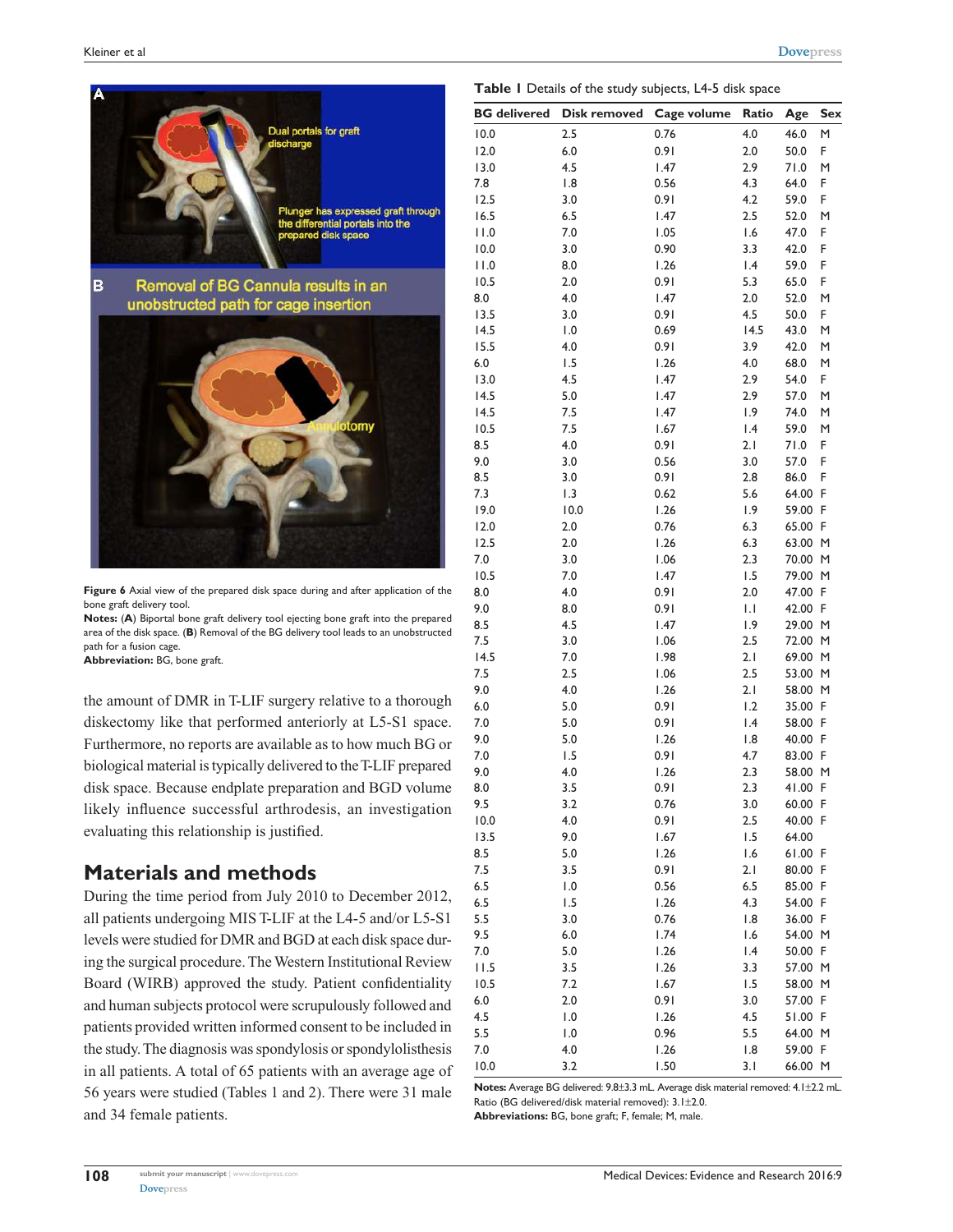| Table 2 Details of the study subjects, L5-S1 disk space |  |  |
|---------------------------------------------------------|--|--|
|---------------------------------------------------------|--|--|

| BG        | <b>Disk</b> | Cage   | Ratio | Age   | <b>Sex</b> |
|-----------|-------------|--------|-------|-------|------------|
| delivered | removed     | volume |       |       |            |
| 10.0      | 0.1         | 0.45   | 10.45 | 62.00 | F          |
| 7.3       | 1.3         | 0.62   | 6.05  | 64.00 | F          |
| 14.0      | 5.0         | 0.90   | 2.98  | 42.00 | F          |
| 19.0      | 10.0        | 1.26   | 2.03  | 47.00 | F          |
| 9.5       | 3.0         | 0.76   | 3.75  | 52.00 | F.         |
| 6.0       | 1.0         | 0.76   | 6.76  | 46.00 | M          |
| 12.0      | 2.0         | 0.76   | 6.38  | 65.00 | F.         |
| 11.0      | 3.0         | 1.26   | 4.09  | 52.00 | M          |
| 7.0       | 0.1         | 0.62   | 7.62  | 50.00 | F          |
| 5.0       | 1.0         | 0.62   | 5.62  | 43.00 | M          |
| 7.5       | 3.5         | 0.91   | 2.42  | 42.00 | F          |
| 11.0      | 2.0         | 1.06   | 6.03  | 68.00 | M          |
| 12.5      | 2.0         | 1.26   | 6.88  | 63.00 | M          |
| 8.0       | 4.0         | 0.91   | 2.23  | 71.00 | F          |
| 7.5       | 0.1         | 0.56   | 8.10  | 59.00 | M          |
| 9.5       | 5.0         | 0.91   | 2.10  | 47.00 | F          |
| 6.5       | 2.0         | 0.91   | 3.71  | 56.00 | F.         |
| 8.0       | 4.5         | 1.26   | 2.06  | 29.00 | M          |
| 9.0       | 4.5         | 1.50   | 1.50  | 53.00 | M          |
| 7.0       | 3.0         | 0.91   | 2.63  | 35.00 | F.         |
| 5.5       | 2.0         | 0.76   | 3.13  | 40.00 | F          |
| 8.0       | 2.0         | 1.06   | 4.53  | 58.00 | M          |
| 8.5       | 5.2         | 0.91   | 1.81  | 41.00 | F.         |
| 6.0       | 2.0         | 0.45   | 3.23  | 40.00 | F          |
| 9.5       | 1.0         | 1.06   | 10.10 | 54.00 | F.         |
| 5.0       | 1.0         | 0.76   | 5.76  | 58.00 | M          |
| 6.0       | 3.5         | 1.26   | 2.07  | 57.00 | M          |
| 8.5       | 2.5         | 1.06   | 3.82  | 57.00 | F          |
| 6.0       | 0.1         | 1.16   | 7.00  | 51.00 | F          |
| 8.5       | 1.0         | 0.96   | 9.40  | 64.00 | M          |
| 10.0      | 4.4         | 1.67   | 2.65  | 55.00 | M          |
| 6.0       | 0.1         | 1.06   | 7.01  | 59.00 | F.         |
| 9.0       | 3.0         | 0.76   | 3.25  | 36.00 | F          |
| 9.0       | 4.5         | 0.97   | 2.22  | 18.00 | M          |

**Notes:** Average BG delivered: 8.6±3.1 mL. Average disk material removed: 2.8±1.9 mL. Ratio (BG delivered/disk material removed): 4.2±2.4. **Abbreviations:** BG, bone graft; F, female; M, male.

Ninety-three disk spaces were analyzed. A single surgeon with the same surgical team performed all surgeries. The operations were carried out through a 22 mm cannula with microscopic control. The midline structures and spinous process attachments were left undisturbed. The disk space was debrided using nonmotorized, hand tools to bleeding subchondral bone. The DMR was measured in a volumetric syringe (Figure 7A). Because the volume of local BG was insufficient to fill the disk space, a preparation of BG material was made. This slurry consisted of silicated tricalcium phosphate granules and hyaluronic acid powder mixed with local BG and bone marrow aspirate concentrate. The mixture was measured volumetrically (Figure 7B). Disk space mobilization was carried out with serial impaction of distractor tools until

appropriate disk height was achieved. Distraction ranged from 8 to 14 mm, with the 12 mm height being most common.

The BGDT was used to apply the slurry to the disk space. It features a rectangular cross section with the same footprint as a small fusion cage (8 mm  $\times$ 12 mm). The tapered tip was placed within the debrided disk space under microscopic control, followed by the application of a snap-on funnel for loading the BG. The BG slurry was then placed in the funnel, and the mixture was injected into the disk space. The

> The disk material is placed in a syringe and the plunger depressed. The volume is determined.



B

Bone graft mixture is prepared for application through the BG delivery device.



Figure 7 Volumetric measurement of disk material removed and bone graft to be delivered.

**Notes:** (**A**) Syringe filled with disk. (**B**) Bone graft slurry material and compressed for volume measure.

**Abbreviation:** BG, bone graft.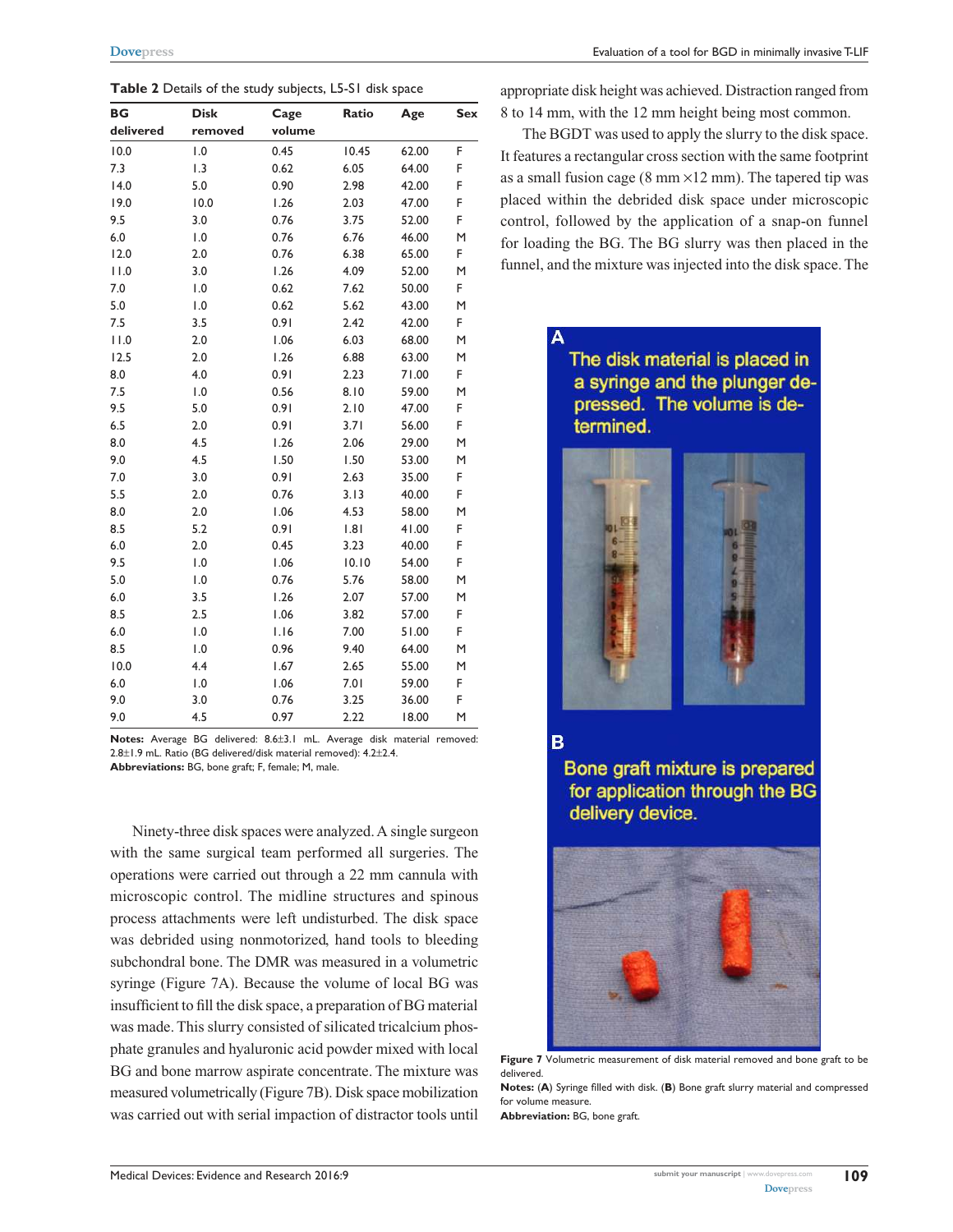biportal design of the delivery tool directed the slurry into the lateral areas of the prepared disk space. Once the disk space was filled entirely, the site of insertion was inspected for any BG material. This material was excluded from the final measurement to ensure an accurate calculation of BGD. Removal of the BGDT provided an unobscured path for fusion cage application (Figure 6A and B).

A hollow polyether ether ketone, interbody fusion cage, of the appropriate size was then placed into the disk space. A minimally invasive, bilateral pedicle screw/rod system was applied prior to wound closure. Average blood loss for the procedures was 127±75 mL.

The volumes of DMR from L4-5 and L5-S1 were compared to one another, and the volumes of DMR were compared to the volume of BGD from the two disk spaces. A two-tailed Student's *t*-test (*t*-test) was used to determine whether any significant difference existed between the volumes. The null hypothesis was that no significant difference existed between samples. Significance was set at  $P<0.05$ .

In order to compare the volume of DMR during a T-LIF procedure with a complete, surgical diskectomy, the volume of DMR during L5-S1 anterior lumbar diskectomy was measured volumetrically in an additional 29 consecutive patients.

The L5-S1 anterior diskectomy is a commonly performed procedure allowing complete diskectomy with visualization and debridement of the entire space and represents an opportunity to calculate the volume of a thorough diskectomy relative to the anatomically and visually constrained T-LIF diskectomy.

The L5-S1 disk was harvested and measured for patients undergoing either anterior fusion or total disk replacement. The DMR consisted of anterior and posterior annulus as well as complete nuclectomy and represented more tissue (in terms of the annuli) than would be typically removed in a T-LIF procedure. There were 29 anterior L5-S1 diskectomy patients. The demographics and diagnosis were similar to the T-LIF patients. There were 16 male and 13 female patients with an average age of 56 years. The diagnosis for this group of patients was spondylolisthesis and or degenerative osteoarthritis with central or lateral recess stenosis.

All study patients were followed with anterior/posterior radiographs and a physical examination at 4 weeks, 12 weeks, 26 weeks, 1 year, and 1.5 years postsurgery. Anterior/ posterior and flexion/extension radiographs were performed on all patients at 1.5 years. All patients who were symptomatic between 1 and 1.5 years postoperatively underwent flexion and extension radiographs and computed tomography (CT) to evaluate for arthrodesis status. A suspicion of pseudoarthrosis was made based upon patient symptoms, radiographs revealing lucency around pedicle screws, lack of graft incorporation, and/or greater than 2.5 degrees of motion on flexion/extension radiographs. A visual analog scale (VAS) for pain was obtained at each visit, and an Oswestry Disability Index (ODI) was completed preoperatively and 1.5 years postoperatively.

#### **Results**

There were 58 L4-5 disk spaces and 35 L5-S1 disk spaces evaluated. The average volumes of DMR from L4-5 and L5-S1 were 4.1±2.2 mL and 2.8±1.9 mL, respectively (Tables 1 and 2). The *P*-value for the *t*-test was equal to 0.01, revealing a significant difference in terms of DMR between L4-5 and L5-S1. The comparison between DMR and BGD at L4-5 or at L5-S1 demonstrated a significant difference  $(P<0.001)$ .

BGD to L4-5 was 9.8±3.3 mL. At L5-S1, it was 8.5±3.1 mL. The comparison between DMR and BGD at L4-5 or at L5-S1 demonstrated a significant difference  $(P<0.001)$ . The *P*-value for the *t*-test was equal to 0.02, indicating a significant difference in BGD between L4-5 and L5-S1. The combined average was 9.2±3.0 mL. The amount of DMR compared to the amount of BGD to the disk space was not a 1:1 ratio, as would have been empirically expected. At L4-5, the ratio was 3.1±2.1, and at L5-S1, it was 4.2±2.4 (Figure 8). This was statistically significant with a *P*-value of 0.02. With respect to the entire study, the ratio of BGD relative to DMR revealed that on average 2.6±2.2 times as much BG was inserted into the disk space. This finding was even more dramatic with collapsed disk spaces where 1 mL of DMR led to an average of 6.6±0.9 mL of BGD. BGD was asymptotically related to the volume of DMR with 12.3 mL of BG being delivered to a disk where 8.0 mL of disk was removed (Figure 9).



**Figure 8** BG delivered versus disk material removed from the L4-S1 disk spaces. **Abbreviations:** BG, bone graft; DMR, disk material removed.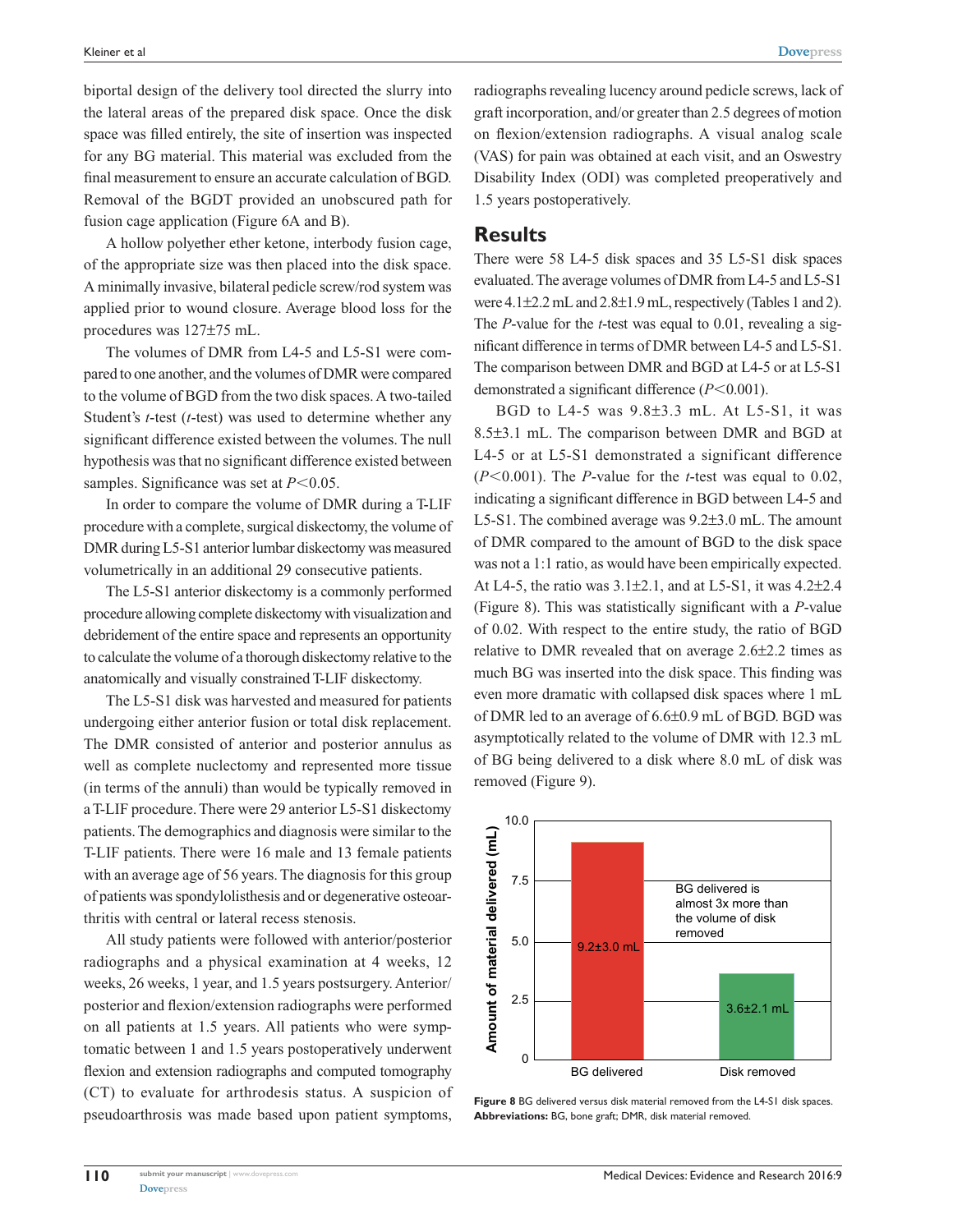

**Figure 9** Relationship of BG delivered as a function of DMR. **Abbreviations:** BG, bone graft; DMR, disk material removed; T-LIF, transforaminal lumbar interbody fusion.

The DMR volume during a T-LIF diskectomy at L5-S1 was 2.8±1.9 mL, and the average DMR volume from the anterior L5-S1 diskectomy was 8.1±5.0 mL. Dividing the T-LIF volume by the anterior diskectomy (including annuli) volume revealed that on average DMR via L5-S1 T-LIF was 34% of the entire disk.

There were no complications associated with the use of the BGDT. Specifically, it did not cause injury to the endplates, penetrate the anterior annulus, jam with BG delivery, or lead to bleeding or infection. It allowed delivery of BG material in  $\leq$ 1 minute.

The average preoperative ODI measured 29±9, and the postoperative value was 21±8. A significant difference was not detected with *P*=0.06. The VAS similarly improved with preoperative score measuring 7.8±1.8 and postoperative score 4.0±2.3 at an average of 18 months. The postoperative VAS was statistically significant relative to the corresponding preoperative value with  $P<0.05$ .

CT scans were obtained in 26 patients between 1 and 1.5 years postsurgery. Pseudoarthrosis was evident in eight disks and five patients (7.7%). Two of the patients with a 2-level pseudoarthrosis were hypothyroid. This diagnosis was present in one of the patients with single-level pseudoarthrosis. The other patient with a two-level pseudoarthrosis had a diagnosis of human immunodeficiency virus infection and acquired immune deficiency syndrome (HIV-AIDS). The remaining pseudoarthrosis patient did not have discernible risk factors (diabetes, tobacco consumption, or obesity). A total of eight patients were lost to follow-up, and the average follow-up time was 1.5 years.

### **Discussion**

There is substantial variation in fusion rates after T-LIF surgery with pseudoarthrosis rates varying from 35% to 2.9%.3–7 The reasons for the range of successful arthrodesis vary from surgical technique, including BG preparation and application, to the way in which a pseudoarthrosis is diagnosed – direct surgical exploration or by radiographic means.

Reports are available suggesting that bone grafting leading to successful healing is related to dividing cell inoculation. Dallari et al<sup>8</sup> showed that rabbit femoral defects inoculated with bone marrow stromal cells yielded a higher percentage of healing than defects treated without bone marrow stromal cells. Hernigou et al<sup>9</sup> demonstrated that long bone nonunion in humans could be effectively treated by bone marrow aspiration of autologous iliac crest and that the callus formation was proportional to cell count. While there is no literature to confirm that the volume of BGD to a prepared disk space contributes positively to successful arthrodesis (Figure 10) with inadequate grafting leading to pseudoarthrosis, this is inferred by the long bone studies described above. The importance of sufficient scaffold and viable cellular contribution to a healing bone site are important criteria for healing.<sup>8,9</sup>

Capanna et al<sup>10</sup> quantized the percentage of disk removal during a diskectomy operation and revealed that an average of 6% of the disk space was removed. Obviously, the diskectomy technique was not intended to remove the entire disk space or prepare the interspace for fusion. Javernick et  $al<sup>11</sup>$ showed that open, T-LIF diskectomy in a younger, active duty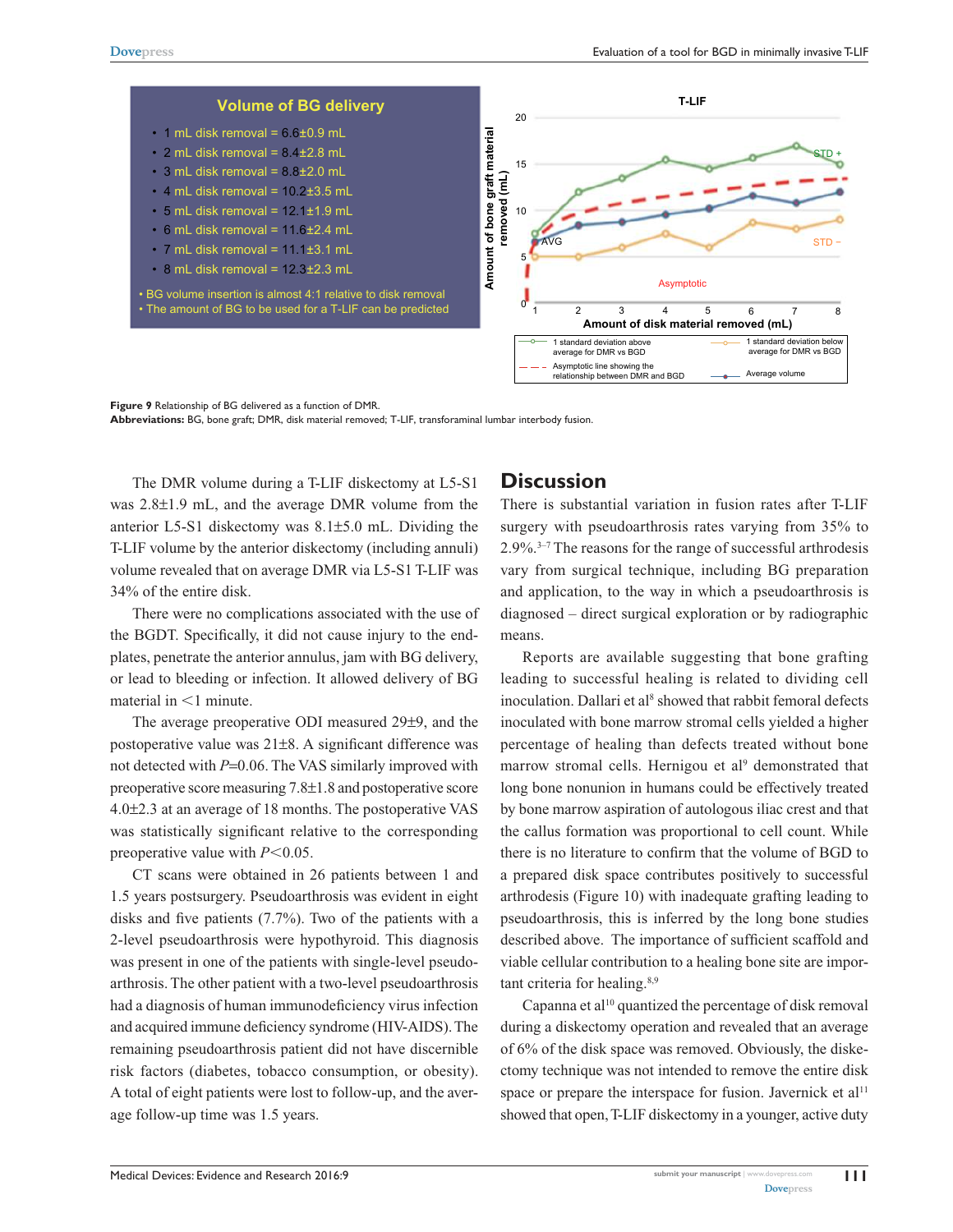

**Figure 10** CT scan of the L5-S1 disk space showing complete filling of the prepared disk space and successful fusion and incorporation of bone graft 15 months postfusion. **Abbreviation:** CT, computed tomography.

military population could remove 69% of the disk. This was an estimate based upon postoperative CT scan. The average age of 36 years, nondegenerative condition of the population, open technique, and a small number of patients (14) likely explain the difference in disk material harvest between their results and those of our report. Using hand tools with minimally invasive T-LIF exposure, a conservative estimate of 34% of DMR was observed in this study at the L5-S1 level. These differences represent the different goals and/or population of the procedures/patients<sup>11</sup> and provides a baseline for the expected volume of T-LIF diskectomy during disk space debridement for MIS T-LIF procedures. It also illustrates the critical importance of filling the entire prepared area of the disk space with BG, since just over one-third of the disk space is available for BG inoculation in this particular population of patients.

The statistically significant difference between the amount of DMR from L4-5 versus L5-S1 correlates with the commonly observed radiographic finding of disk height at L4-5 being greater than that of L5-S1. Likewise, BGD to L4-5 was greater relative to the L5-S1 disk space. Although direct volume of BGD was greater at L4-5 relative to L5-S1, the ratio (BG delivered/DMR) was higher at L5-S1 (4.2±2.4) than at L4-5  $(3.1\pm2.1)$ . This was a statistically significant difference  $(P<0.02)$  and corresponds with the more collapsed disk spaces demonstrating a higher volume of BGD. On average, 2.6±2.2 times as much BG was applied to the debrided disk space relative to DMR. This is explained by the fact that the disk space was collapsed at the time of diskectomy and then distracted and mobilized during the preparation process to an appropriate height. This is more easily visualized using geometric principles: The disk space can be considered to be a cylinder, the volume of which is  $h = \pi r^2$ . The initial height of the collapsed disk is  $h_1$  and once distracted is  $h_2$ ; this accounts for the increase in disk volume with distraction (Figure 11).

Relying on an empiric 1:1 ratio of DMR to BGD grossly underfills the disk space and is an important contributor to pseudoarthrosis. This is an important consideration in the most collapsed disk spaces since distraction to appropriate height in a noncollapsed disk reduces the ratio to 8:12.3 (Figure 9).

The BG slurry used in this study consisted of a mixture of granular material and liquid. This combination of materials does not behave as a typical, Newtonian (noncompressible) fluid. A non-Newtonian fluid will exude its fluid component as it is compressed, and the residual granular BG material occludes a conventional, cylindrical BG delivery tool.

The BGDT in this study revealed a number of advantages; in that, it allowed for BG application in collapsed disk spaces due to its wedged tip, a process that is not possible with round-ended injection cannulas. The increased



**Figure 11** Geometric explanation for increased volume in a prepared, distracted disk space.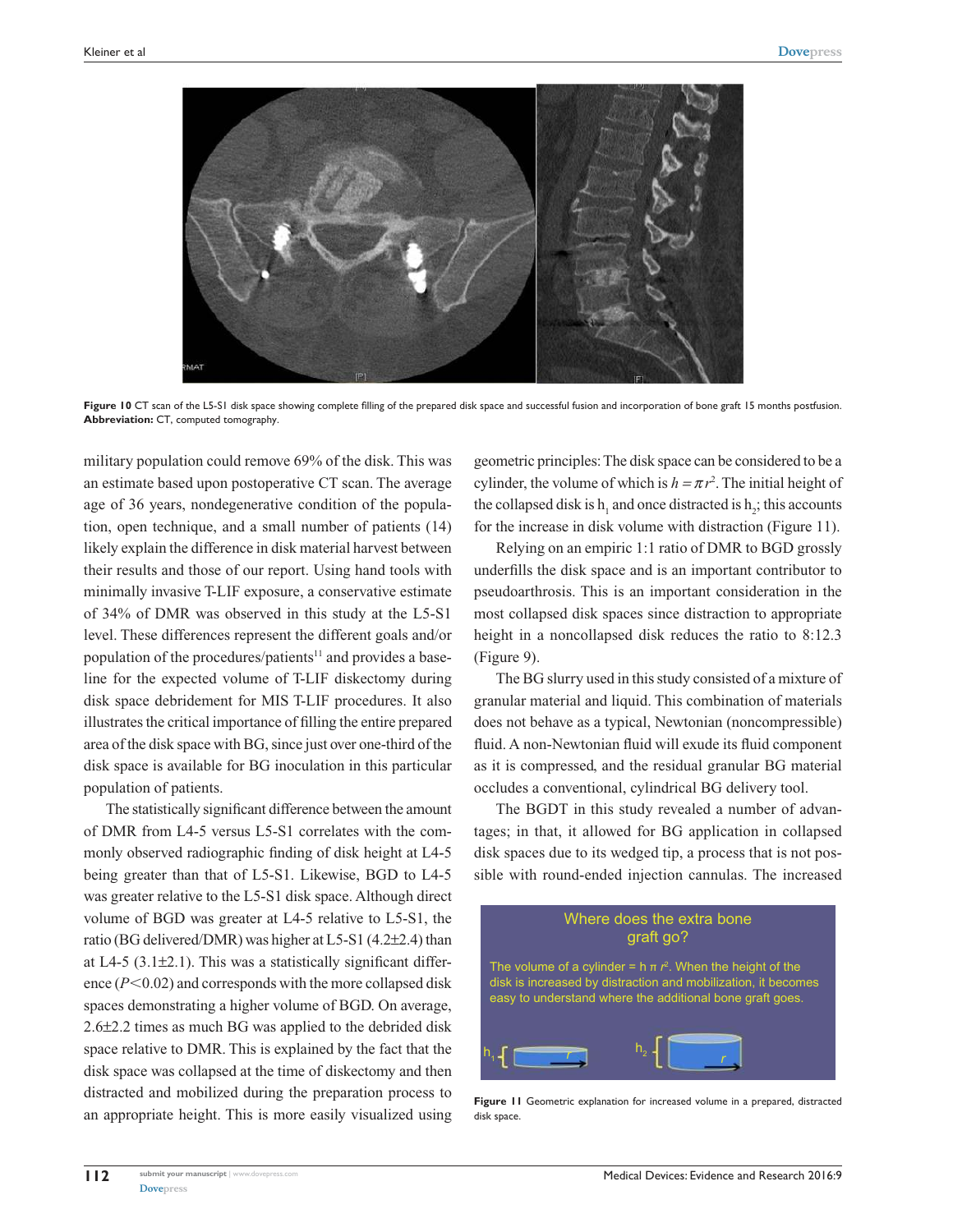cross-sectional footprint relative to a round cannula allowed less friction of non-Newtonian fluid material against the walls of the cannula, resulting in an improved BG flow and eliminating jamming due to BG compression (Figure 4A and B). It is estimated that changing the cross-sectional area from 38 mm<sup>2</sup> (internal cross-sectional area of the round cannula) to 78 mm<sup>2</sup> (internal cross-sectional area of the BGDT) improves the flow dynamics of a non-Newtonian fluid by 40%. The two sites for BG extrusion at the sides of the cannula tip doubled the exit zone surface area, further decreasing the resistance to flow of the granular mixture. The removable funnel allowed direct visualization of the cannula as it was applied to the disk space without being obscured by the funnel.

The biportal expression of the BG material allowed graft inoculation of all prepared areas of the disk space and left a void for the fusion cage. The applied BG delivery tool allowed refilling of the cannula without having to remove the device, resulting in decreased potential trauma to the adjacent nerve tissue.

The fusion rate in this study was 91.4% with three of the patients with pseudoarthrosis having a diagnosis of hypothyroidism. This may be related to abnormalities in bone metabolism associated in patients with endocrinopathy. The other two level pseudoarthrosis patients had HIV-AIDS, a known risk factor for pseudoarthrosis.<sup>12</sup> The other patient did not have apparent risk factors for pseudoarthrosis. According to the criteria used in this paper to assess pain and functional improvement, VAS and ODI, the trend for improvement in these parameters did not reach the standard set  $(P<0.05)$  for a statistically significant difference between the preoperative and 1.5 years data point.

A shortfall of this study was that not all patients had a CT scan to confirm arthrodesis status at the end of the study. Only symptomatic patients had this imaging study and had the entire study population been imaged, some patients with asymptomatic pseudoarthrosis could have been detected. An additional concern is that the TCP material has voids between its granules, which can be diminished or collapsed during graft insertion. This could create a discrepancy between the amount of graft measured prior to insertion and the final insertion volume.

In summary, MIS T-LIF preparation of the disk space at L5-S1 can yield 34% of the disk volume during debridement. BGD was on average 3.5 times the volume of DMR with a relatively higher ratio of BGD to the more collapsed disk

spaces. The described novel BGDT can be used to dispense a volume of BG to the disk space that is capable of filling the entire debrided area in an efficient and safe fashion. This should allow for maximization of arthrodesis potential, increase patient safety, and decrease operative time.

## **Acknowledgments**

No grant funds were used to support this work. The manuscript submitted does contain information about a noncommercial medical device, which is IRB exempt. This study is approved by the WIRB. JBK and EJG are stake holders in Spinal Surgical Strategies, LLC.

## **Disclosure**

The authors report no conflicts of interest in this work.

#### **References**

- 1. Cahill KS, Chi JH, Groff MW, McGuire K, Afendulis CC, Claus EB. Outcomes for single-level lumbar fusion: the role of bone morphogenetic protein. *Spine*. 2011;36(26):2354–2362.
- 2. Fu R, Selph S, McDonagh, M, et al. Effectiveness and harms of recombinant human bone morphogenic protein-2 in spine fusion. *Ann Intern Med*. 2013;158(12):890–902.
- 3. Faundez AA, Schwender JD, Safriel Y, et al. Clinical and radiological outcome of anterior posterior fusion versus transforaminal lumbar interbody fusion for symptomatic disc degeneration: a retrospective comparative study of 133 patients. *Eur Spine J*. 2009;18(2):203–211.
- 4. Mehta VA, McGirt MJ, Garcés Ambrossi GL, et al. Trans-foraminal versus posterior lumbar interbody fusion: comparison of surgical morbidity. *Neurol Res*. 2011;33(1):38–42.
- 5. Kim JS, Kang BU, Lee SH, et al. Mini-transforaminal lumbar interbody fusion versus anterior lumbar interbody fusion augmented by percutaneous pedicle screw fixation: a comparison of surgical outcomes in adult low-grade isthmic spondylolisthesis. *J Spinal Disord Tech*. 2009;22(2):114–121.
- 6. Hee HT, Castro FP Jr, Majd ME, Holt RT, Myers L. Anterior/posterior lumbar fusion versus transforaminal lumbar interbody fusion: analysis of complications and predictive factors. *J Spinal Disord*. 2001;14(6): 533–540.
- 7. Nandyala, SV, Marquez-Lara A, Fineberg, SJ, Singh K. Prospective, randomized, controlled trial of silicate-substituted calcium phosphate versus rhBMP-2 in a minimally invasive transforaminal lumbar interbody fusion. *Spine*. 2014;39(3):185–191.
- 8. Dallari D, Fini M, Stagni C, et al. In vivo study on the healing of bone defects treated with stromal cells, platelet-rich plasma, and freeze-dried bone allografts, alone and in combination. *J Orthop Res*. 2006;24(5):877–888.
- 9. Hernigou P, Poignard A, Beaujean F, Rouard H. Percutaneous autologous bone-marrow grafting for non-unions. Influence of the number and concentration of progenitor cells. *J Bone Joint Surg*. 2006;87(7):1430–1437.
- 10. Capanna AH, Williams RW, Austin DC, Darmody WR, Thomas LM. Lumbar discectomy – percentage of disc removal and detection of anterior annulus perforation. *Spine*. 1981;6(6):610–614.
- 11. Javernick MA, Kuklo TR, Polly DW Jr. Transforaminal lumbar interbody fusion: unilateral versus bilateral disk removal – an in vivo study. *Am J Orthop*. 2003;32(7):344–348; discussion 348.
- 12. Richardson J, Hill AM, Johnston CJ, Norrih AR, Eastwood D and Lavy CB. Fracture healing in HIV-positive populations. *J Bone Joint Surg* (Br) 2008;90-B:988–994.